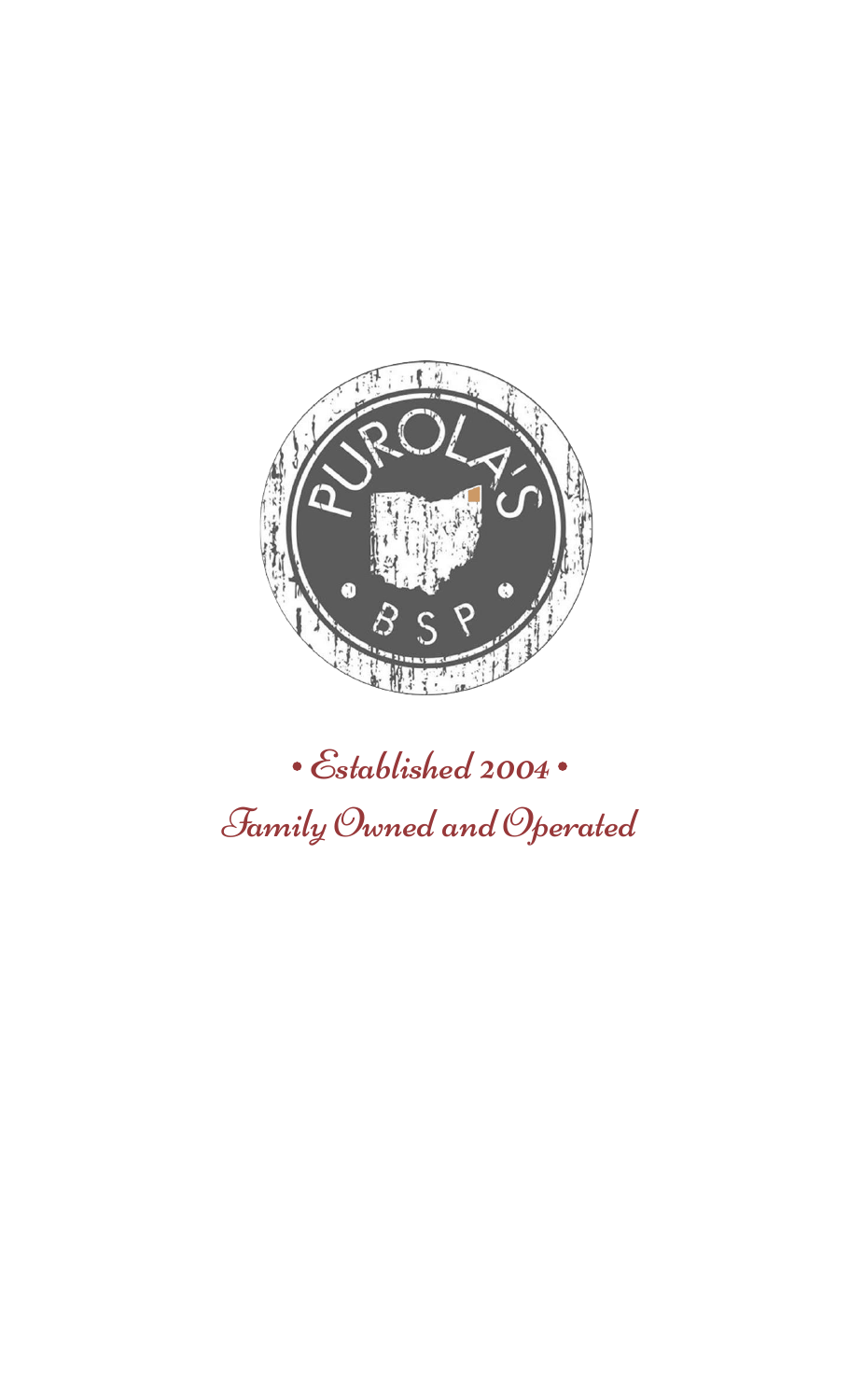Appetizers

*Fried Pickles* **8** Battered and fried pickle chips served with our house-made ranch dressing.

*Spinach Artichoke Dip* **9** Always a crowd pleaser! Deliciously rich, creamy and cheesy.

*Fried Mozzarella* **10** Our family's favorite! Breaded mozzarella cheese fried and served with marinara & chipotle aioli.

*Caprese Bruschetta* **11** Crispy bread topped with seasoned tomatoes, fresh mozzarella, cheese & a Balsamic glaze.

> *Fried Calamari* **12** Breaded, fried & served with marinara.

*Mussels in Basil Cream Sauce* **12** P.E.I. mussels tossed in our basil pesto cream sauce served with crusty bread.



*Soup of the Day* **6** Enjoy our warm and hearty soup of day, made fresh daily.

Salad

*House Salad* **6**

Romaine, arugula, tomato, red onion, black olives, pepperoncini, croutons & cheese served with our house dressing.

*Caesar Salad* **10**

Romaine lettuce with Caesar dressing, pecorino Romano & house-made croutons. — Add Grilled Chicken \$5.5 Add Steak \$8. —

*Cobb Salad* **12**

Smoked chicken, cherry tomato, red onions, roasted red peppers, egg, applewood smoked bacon, romaine, arugula, Gorgonzola & balsamic vinaigrette.

*Create Your Own Garden Bar* **10**

Customize your own salad with over 20 different toppings with vegetables, cheese, proteins & finish with a house-made dressing.



*Proteins*

Grilled Chicken Breast (7oz) \$5.5 Sausage Link (natural casing) \$4 Meatballs (2) \$3

*Other*

Side of Spaghetti \$6 Ricotta Polenta \$3.5 Sautéed Spinach \$2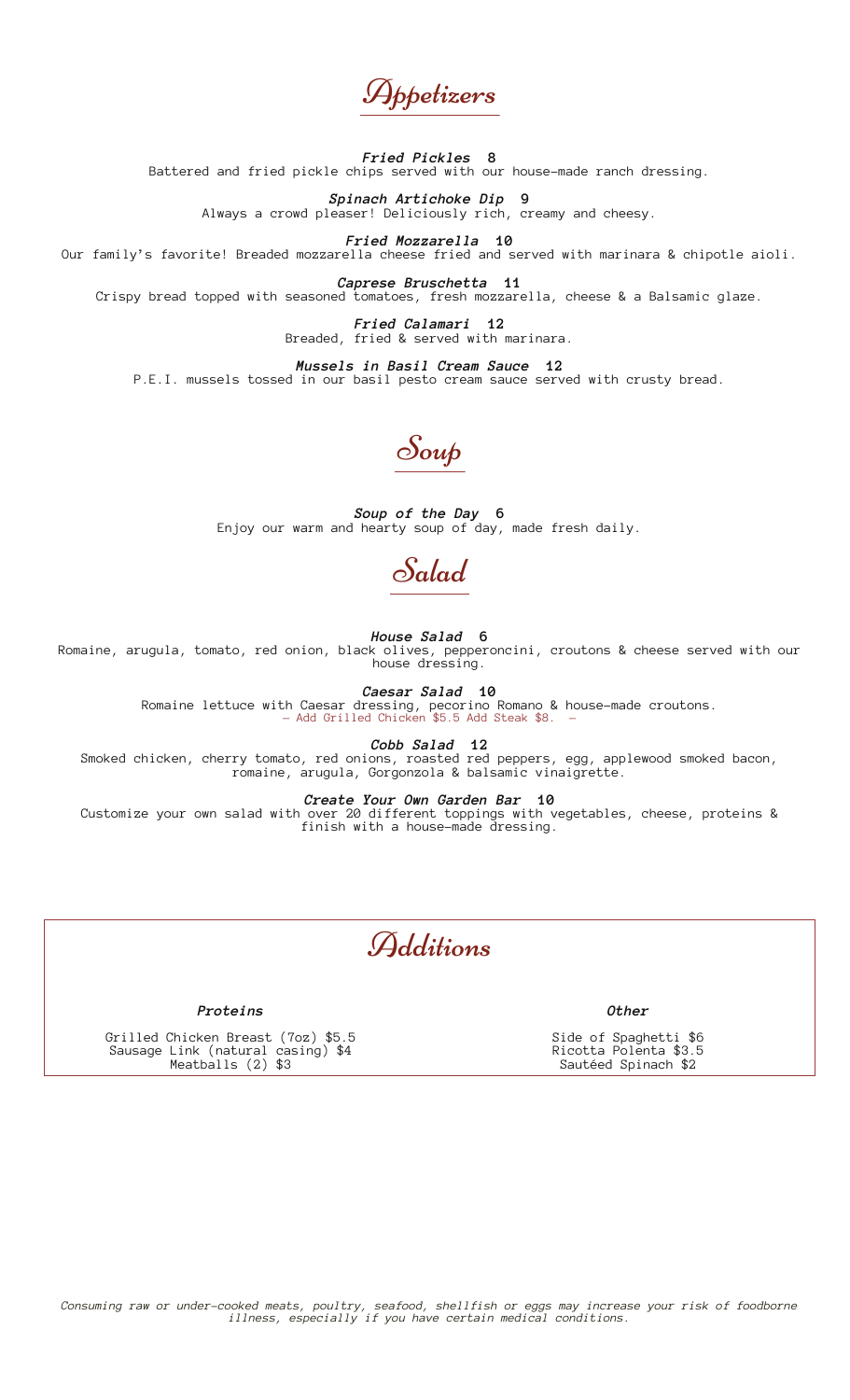## Entrée Selections

Add house salad for \$2. Add salad bar for \$3. Add soup du jour \$2.

*Spaghetti* **9**

Traditional spaghetti topped with our signature marinara, seasoned with fresh basil & cheese . Add (2) Meatballs \$3

Add Italian Sausage & Roasted Peppers \$5.5

Add Mushrooms \$2

*Penne Alla Vodka* **15**

Creamy tomato and vodka sauce with applewood smoked bacon served with penne noodles.

*Penne Alfredo* **17** Penne noodles tossed in a creamy white sauce infused with roasted garlic. — Grilled Chicken \$5.5, Add Shrimp \$7 —



*Eggplant Rollatini* **15**

Hand-breaded eggplant, stuffed with ricotta cheese served with roasted red peppers and mozzarella cheese.

C *Creamy Polenta with Wild Mushrooms* **15** Brown sauce made with Porcini and wild mushrooms served over atop creamy polenta.



C *Chicken Cacciatore* **17** rustic Italian red sauce dish made with a chicken thigh & drumstick, wild mushrooms, roasted peppers and rosemar

> *Chicken Marsala* **17** Cremini mushrooms, creamy marsala sauce, polenta & sautéed spinach.

*Chicken Parmesan* **16**

An Italian staple. Hand-breaded chicken, topped with marinara & mozzarella cheese served with a side of spaghetti.

Seafood

*Salmon Piccata* **19** Salmon filet, sautéed & topped with our caper lemon butter sauce served over linguine.

C *Italian style "Shrimp and Grits"* **18**

A flavorful twist on shrimp and grits. Garlic shrimp with a hint of spice and cream.

*Seafood Pasta* **16** P.E.I mussels, clams, and shrimp tossed in a spicy red sauce served with our pappardelle noodles.

Stuffed Pasta

*Lobster Ravioli* **16**

House-made ravioli stuffed with lobster, sun-dried tomatoes & cheese, served with our classic alla Vodka sauce and peas.

*Lasagna Rolls* **14**

Cheese-filled sheets of lasagna rolled up and topped with our bolognese (slow-simmered meat sauce) then topped with mozzarella cheese and baked in the oven.

*Baked Cheese Ravioli* **14**

Cheese filled ravioli top with marinara and mozzarella cheese and then baked until bubbly.

*Stuffed Shells* **12**

A blend of mozzarella, ricotta & Mascarpone cheese with marinara and baked until bubbly.

# Carne (Beef & Pork)

*Steak Gorgonzola Pasta* **21**

Gorgonzola cream sauce with sundried tomatoes and served with our spinach fettuccine pasta.

*Veal Parmesan* **19**

Freshly prepared veal topped with marinara and mozzarella cheese served with a side of spaghetti.

*Sausage Polenta* **14**

Italian smoked sausage, grilled and served atop our creamy polenta with sautéed spinach and marinara.

*Consuming raw or under-cooked meats, poultry, seafood, shellfish or eggs may increase your risk of foodborne illness, especially if you have certain medical conditions.*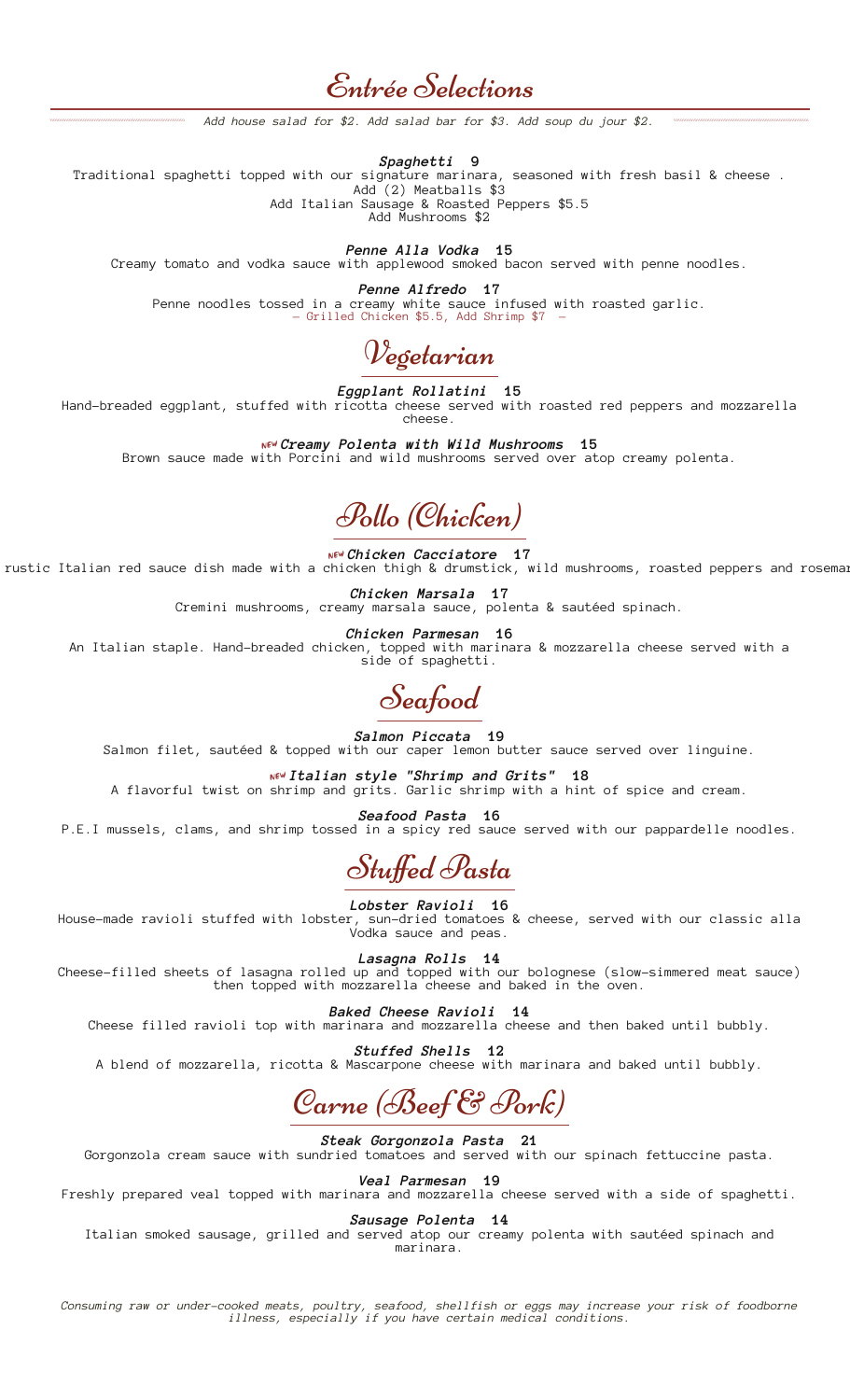Calzones

*Cheese Calzone* **10**

Extra large dough folded over mozzarella and Romano cheese, oven-baked and server with marinara.  $-$  Toppings  $$1.5 -$ 

*BYO Calzone* **14**

Build-Your-Own calzone with mozzarella, Romano and any 4 toppings. Served with marinara.

*House Calzone* **14** Pepperoni, house-made sausage, mushrooms & ricotta.

*Italian Calzone* **14** Ham, salami, pepperoni, banana peppers, bruschetta tomatoes, Provolone & mozzarella cheese.

> *Meat Lovers Calzone* **14** Pepperoni, sausage, bacon & ham.

*Veggie Calzone* **14** Spinach, fried eggplant, bruschetta tomatoes & ricotta cheese.

Rolls

*Pepperoni Rolls* **7** Long pepperoni roll with mozzarella, cut into four sections and served with marinara sauce.

*Mini Pepperoni Rolls (8) - 8 (16) - 15* Mini rolls with pepperoni & mozzarella, oven-baked and served with marinara.

Kids Corner

*Personal Pizza* **8** Cheese pizza with up to 2 toppings. — Additional toppings \$1 —

*Buttered Noodles* **6** Penne or spaghetti noodles tossed in a butter sauce.  $-$  Add meatball  $$1.5 -$ 

*Side of Spaghetti* **6** Penne or spaghetti noodles tossed in marinara.

*Chicken Tenders & Fries* **8** Chicken tenders with choice of sauce and french fries.

Desserts

*Chocolate Chip Cannoli* **3.5** Thin, crisp pastry shell filled with sweet, creamy filling and chocolate chips then dusted with a layer of powdered sugar.

*S'Mores Brownie* **4**

A delicious end to your meal! Brownie topped with Hershey's chocolate & marshmallows.

*Peanut Butter Pie* **5**

Creamy peanut butter mousse-like filling is an amazing slice of heaven!